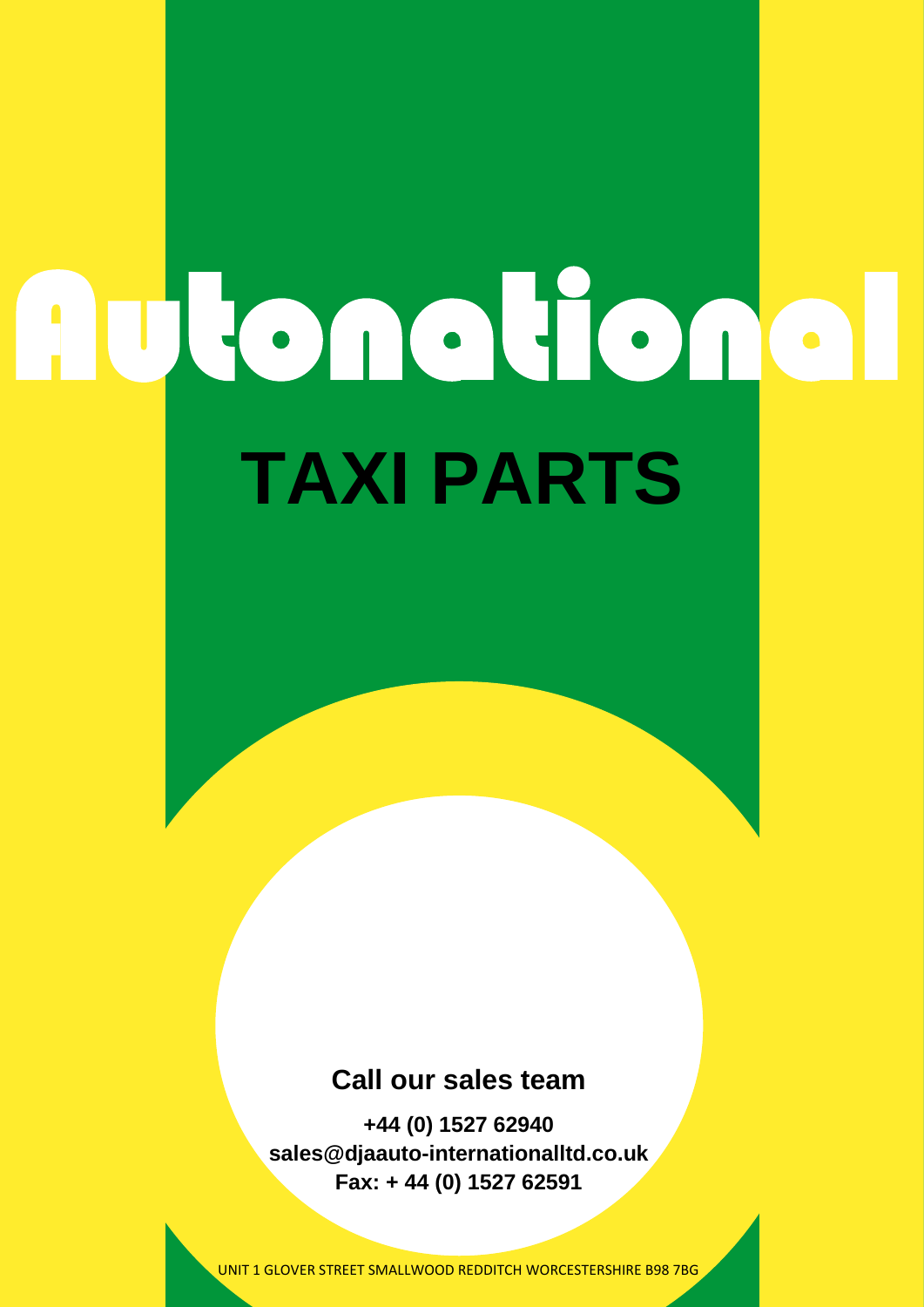

## **TAXI PARTS**

| <b>DJA</b>         | <b>APPLICATION</b>              |
|--------------------|---------------------------------|
| <b>BRAKE DISCS</b> |                                 |
| <b>BDC0972V</b>    | TAXI XTI FAIRWAY                |
| <b>BDC1049</b>     | <b>METRO CAB SOLID</b>          |
| <b>BDC0686</b>     | <b>FX4 TAXI CONVERSION DISC</b> |

| <b>BRAKE DRUMS</b> |                                         |
|--------------------|-----------------------------------------|
| <b>BDM0924</b>     | <b>FAIRWAY, TX1 METRO CAB</b>           |
| <b>BDM1051</b>     | <b>FAIRWAY, TX1 INCLUDES STEEL COIL</b> |
| <b>BDM0019</b>     | <b>METRO CAB, FAIRWAY-91</b>            |

| <b>WHEEL BEARING KITS</b> |                                         |     |
|---------------------------|-----------------------------------------|-----|
| <b>AWB1396</b>            | <b>FAIRWAY, TX1 METRO CAB</b>           |     |
| <b>AWB1314</b>            | <b>FAIRWAY, TX1 INCLUDES STEEL COIL</b> | (R) |
| <b>AWB1799</b>            | <b>METRO CAB, FIARWAY-91</b>            |     |

| <b>BRAKE SHOES</b> |                     |                   |
|--------------------|---------------------|-------------------|
| ABS3419            | <b>FAIRWAY, TX1</b> | <b>REAR SHOES</b> |

| <b>TRACK ROD END</b> |                                 |
|----------------------|---------------------------------|
| <b>AR2386</b>        | <b>RIGHT HAND TRACK ROD END</b> |
| AR2385               | <b>LEFT HAND ROD END</b>        |

| <b>DIFFERENTIAL BEARINGS</b> |                |                      |
|------------------------------|----------------|----------------------|
| ADB60003                     | LTI, FAIRWAY   | <b>OUTER BEARING</b> |
| ADB60004                     | LTI, FAIRWAY   | <b>INNER BEARING</b> |
| ADB60005                     | LTI. FAIRWAY   | <b>SIDE BEARING</b>  |
| <b>CLUTCH TXI, TXL,</b>      | <b>ACK7535</b> |                      |
| <b>FAIRWAY</b>               |                |                      |

| <b>PULLY BEARINGS</b> |              |
|-----------------------|--------------|
| <b>ADB60012RS</b>     | LTI, FAIRWAY |

| <b>WISHBONE BUSHES</b> |                               |
|------------------------|-------------------------------|
| <b>AEM1080</b>         | <b>RUBBER BUSHES</b>          |
| <b>AEM1080/P</b>       | <b>POLYMER BUSHES (BLACK)</b> |
| <b>AEM11339PTX</b>     | <b>WISHBONE BOLTS</b>         |

**sales@djaauto-internationalltd.co.uk Fax: 01527 62591 www.djaauto-internationalltd.co.uk**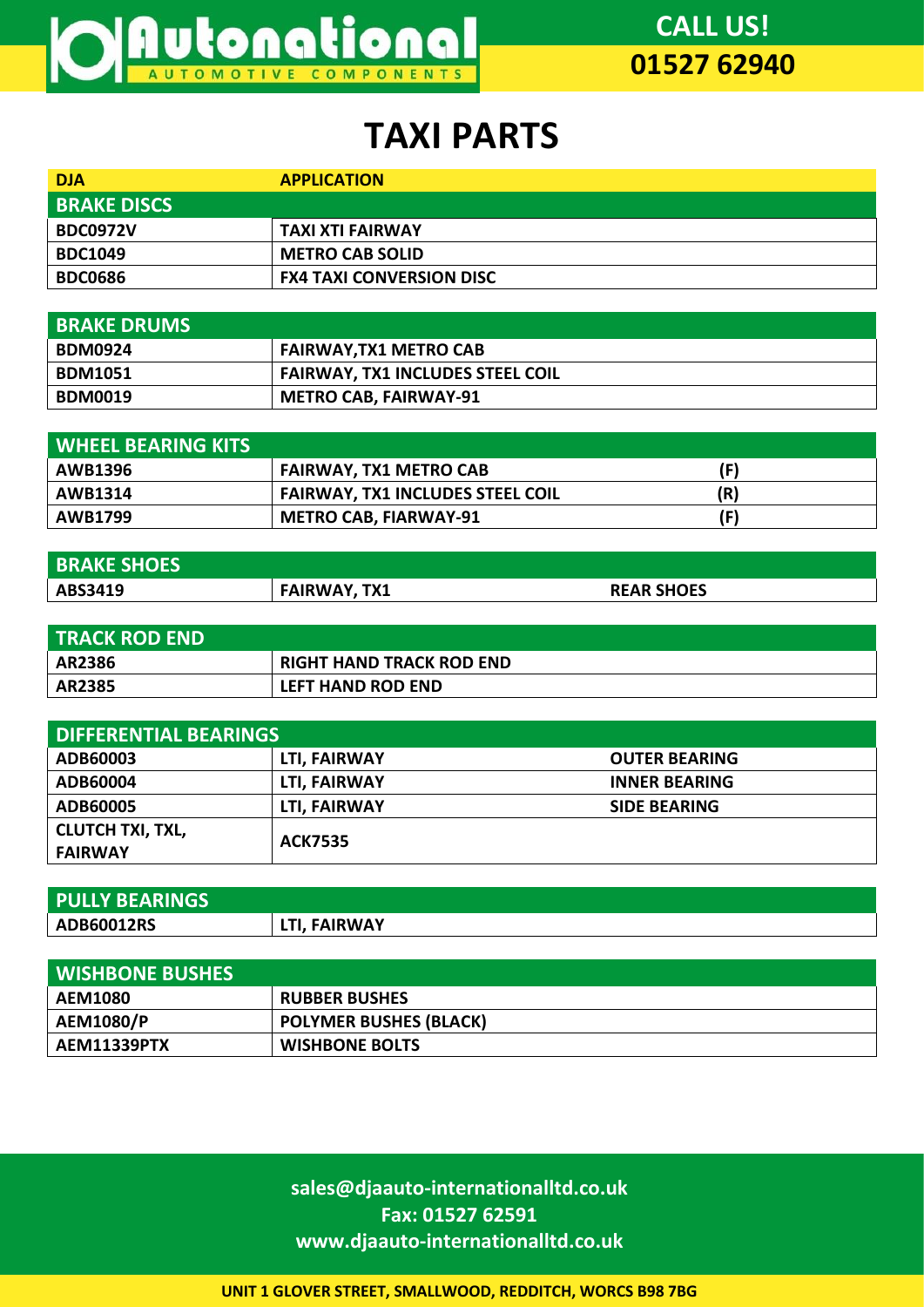

## **TAXI PARTS**

| <b>DJA</b>         | <b>APPLICATION</b>                     |
|--------------------|----------------------------------------|
| <b>BALL JOINTS</b> |                                        |
| ASJ11897           | <b>TX1 PUSH FIR BALL JOINT</b>         |
| ASJ11898           | <b>TX1 BOTTOM BALL JOINT</b>           |
| ASJ72096           | <b>TX1 SCREW FIT BOTTOM BALL JOINT</b> |
| ASJ12097           | <b>TX1 LEFT HAND BALL JOINT</b>        |
| ASJ12098           | <b>TX1 RIGHT HAND BALL JOINT</b>       |

| <b>STARTER MOTORS</b> |                                    |
|-----------------------|------------------------------------|
| ASLRS02202            | <b>TX2 TRANSIT TYPE</b>            |
| <b>ASLRS02166</b>     | <b>TX4 2.5 GRD CHRYSLER ENGINE</b> |
| ASLRS0727             | <b>TX1 STARTER MOTOR</b>           |

| <b>ALTERNATOR MOTORS</b> |                                  |
|--------------------------|----------------------------------|
| <b>ASLRA01295</b>        | <b>TX1 ALTERNATOR</b>            |
| <b>ASLRS01928</b>        | TX2 WITH OE PULLY EXTENDED, MADE |
|                          | IN CANADA                        |

| <b>WATER PUMPS</b> |                |
|--------------------|----------------|
| <b>AWP2975</b>     | TX1 WATER PUMP |

| <b>BRAKE DISC PADS</b> |                       |
|------------------------|-----------------------|
| <b>ADP070</b>          | <b>TX4 FRONT PADS</b> |
| ADP041                 | <b>TX1 FRONT PADS</b> |

| <b>STABILISER LINKS</b> |     |
|-------------------------|-----|
| ASL12004                | TX4 |

| <b>TRAILING ARM BUSHES</b> |                       |
|----------------------------|-----------------------|
| AEM7000203                 |                       |
| AEM7000202                 |                       |
| AEM7000204                 |                       |
| AEM900374                  | <b>SPRINGEYE BUSH</b> |

**sales@djaauto-internationalltd.co.uk Fax: 01527 62591 www.djaauto-internationalltd.co.uk**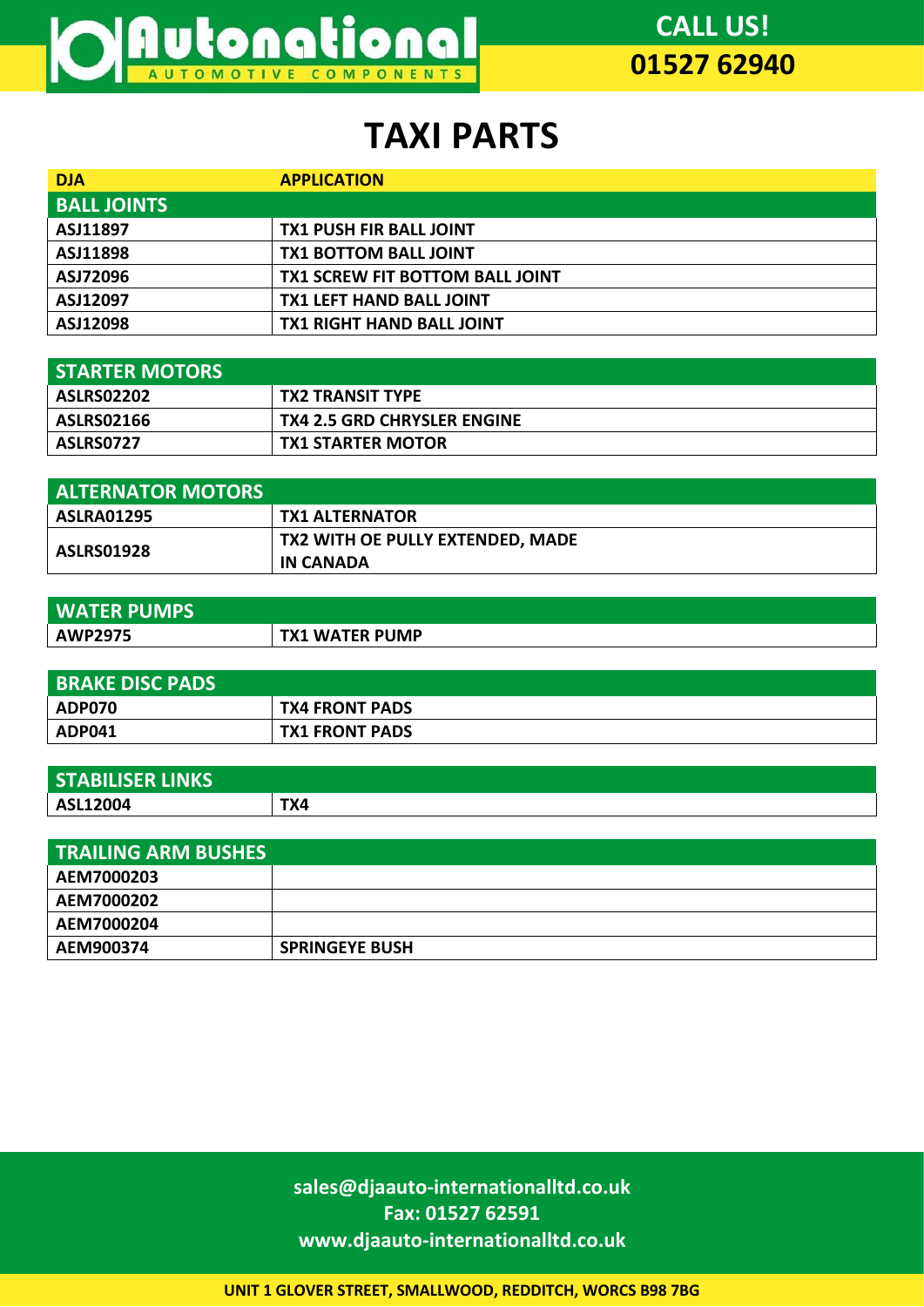

## **TAXI PARTS**

| <b>DJA</b> |                           | REFERENCE DESCRIPTION                           |         |  |
|------------|---------------------------|-------------------------------------------------|---------|--|
| AEM1-012   | 2H4608                    | <b>REAR SPRING BUSH</b>                         | 1961 ON |  |
| AEM1-053   | 1G4276                    | <b>FRONT SUSPENSION</b><br><b>BUFFER</b>        | 1961 ON |  |
| ADP1-079   | 1B4468                    | <b>COIL SPRING BUFFER</b>                       | 1961 ON |  |
| ADP1-109   | 8G621                     | <b>FRONT SUSPENSION TOP</b><br><b>LINK BUSH</b> | 1961 ON |  |
| AEM1-142   | 21H6218<br><b>JHM2125</b> | <b>BUMP STOP</b>                                |         |  |

**sales@djaauto-internationalltd.co.uk Fax: 01527 62591 www.djaauto-internationalltd.co.uk**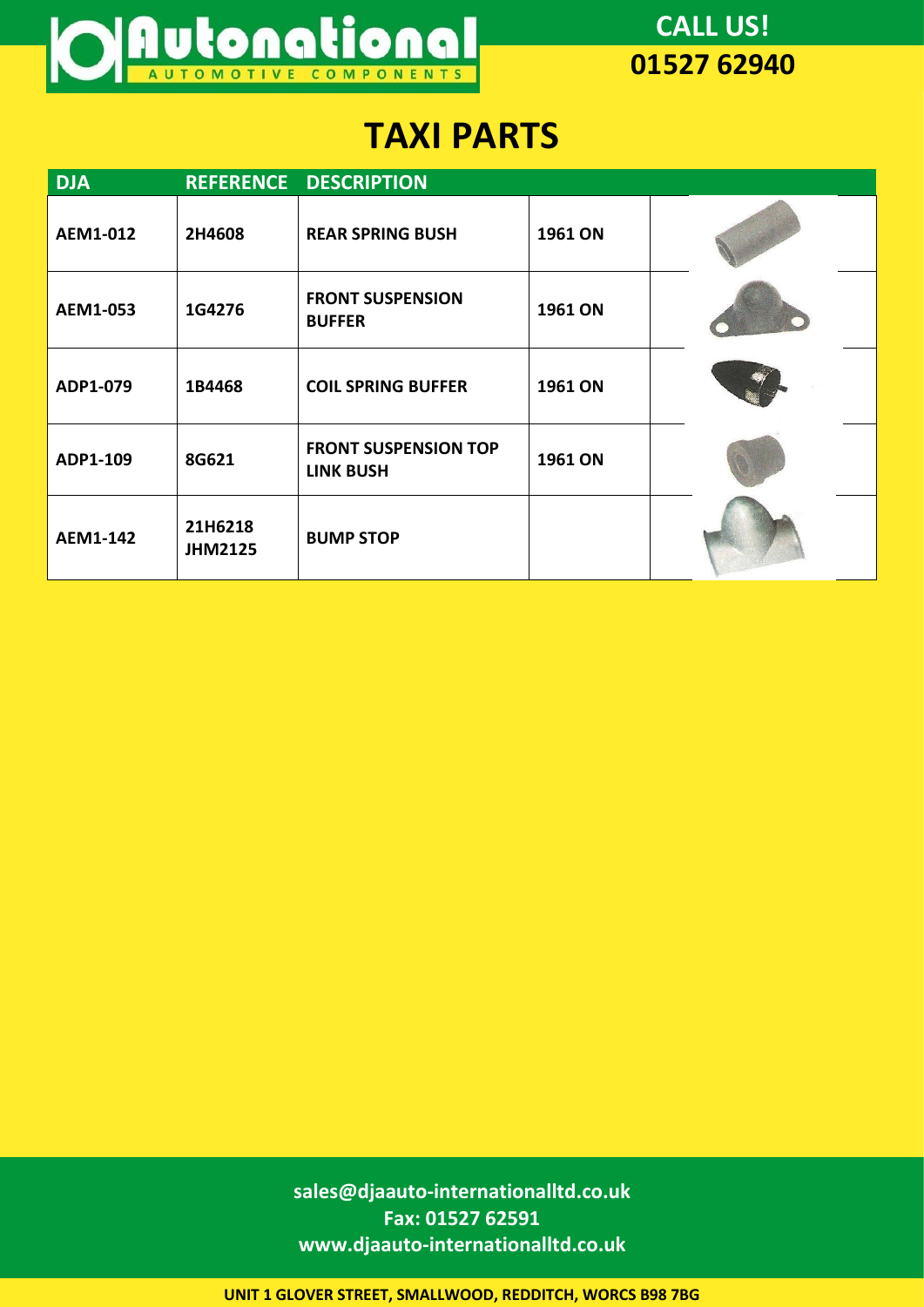

## **TAXI PARTS**

| <b>DJA</b>      |                     | REFERENCE DESCRIPTION                                                                     |         |  |
|-----------------|---------------------|-------------------------------------------------------------------------------------------|---------|--|
| AEM1-153        | 1B4553              | <b>AXLE CUP BUSH</b>                                                                      | 1961 ON |  |
| AEM1-210        | <b>JHM905</b>       | <b>TAIL LAMP GASKET</b>                                                                   |         |  |
| <b>AEM1-211</b> | 1B4550<br>TC5830253 | <b>AXLE FLAT (80-</b><br>85HARDNESS)<br><b>ALSO AVAILABLE HARDER -</b><br><b>AEM1-418</b> |         |  |
| <b>AEM1-212</b> | TC5960285           | <b>SHOCK ABSORBER BUSH</b>                                                                |         |  |
| <b>AEM1-254</b> | 801202              | <b>SHOCK ABSORBER BUSH</b>                                                                |         |  |
| <b>AEM1-257</b> | <b>TL002</b>        | <b>SPRING PAD</b>                                                                         |         |  |
| <b>AEM1-259</b> | 900374              | <b>SPRING EYE BUSH</b>                                                                    |         |  |
| <b>AEM1-284</b> | 608339              | <b>PEDAL PAD</b>                                                                          |         |  |
| AEM1-480        | TC2630264           | <b>PEDAL PAD</b>                                                                          |         |  |

**sales@djaauto-internationalltd.co.uk Fax: 01527 62591 www.djaauto-internationalltd.co.uk**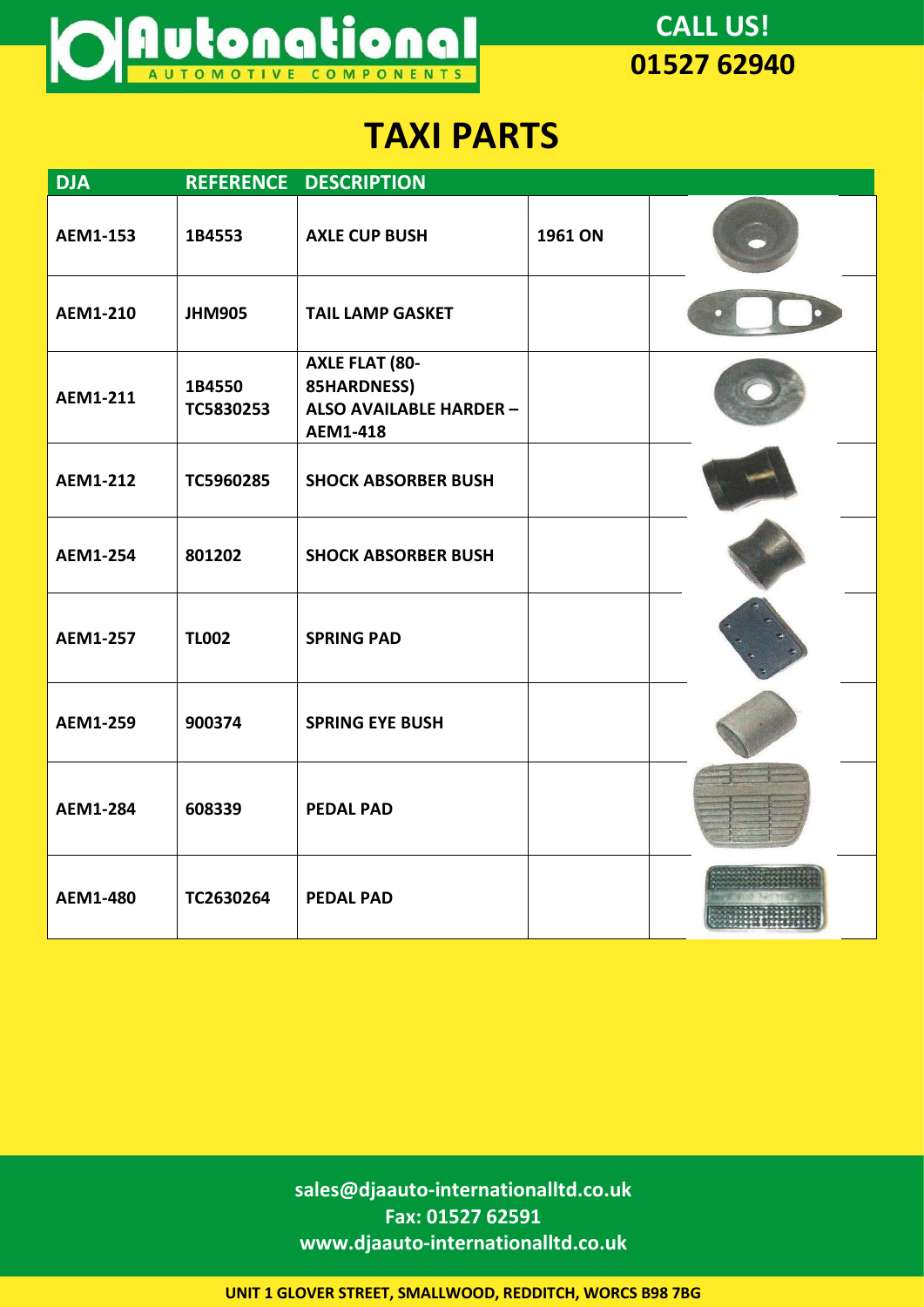

## **TAXI PARTS**

| <b>DJA</b> | <b>REFERENCE</b>                 | <b>DESCRIPTION</b>                       |  |
|------------|----------------------------------|------------------------------------------|--|
| AEM1-699   | 801463                           | <b>BUSH</b>                              |  |
| AEM1-903   | 602570                           | <b>SUSPENSION BUSH</b>                   |  |
| AEM1-102   | 8G621, TXP621                    | <b>LOWER LINK BUSH</b><br>(POLYURETHANE) |  |
| AEM1-1079  | <b>ACB9274</b><br><b>TXD9274</b> | <b>LOWER LINK BUSH</b><br>(POLYURETHANE) |  |
| AEM1-1074  | TC1831006                        | <b>LOWER LINK BUSH</b><br>(POLYURETHANE) |  |
| AR2385     | <b>JHM2167</b>                   | <b>TRACK ROD END (L.H)</b>               |  |
| AR2386     | <b>JHM2168</b>                   | <b>TRACK ROD END (R.H)</b>               |  |
| AEM1-1077  | 600113                           | <b>EXHAUST MOUNT</b>                     |  |
| AEM1-1078  | TC380220342                      | <b>EXHAUST MOUNT</b>                     |  |

**sales@djaauto-internationalltd.co.uk Fax: 01527 62591 www.djaauto-internationalltd.co.uk**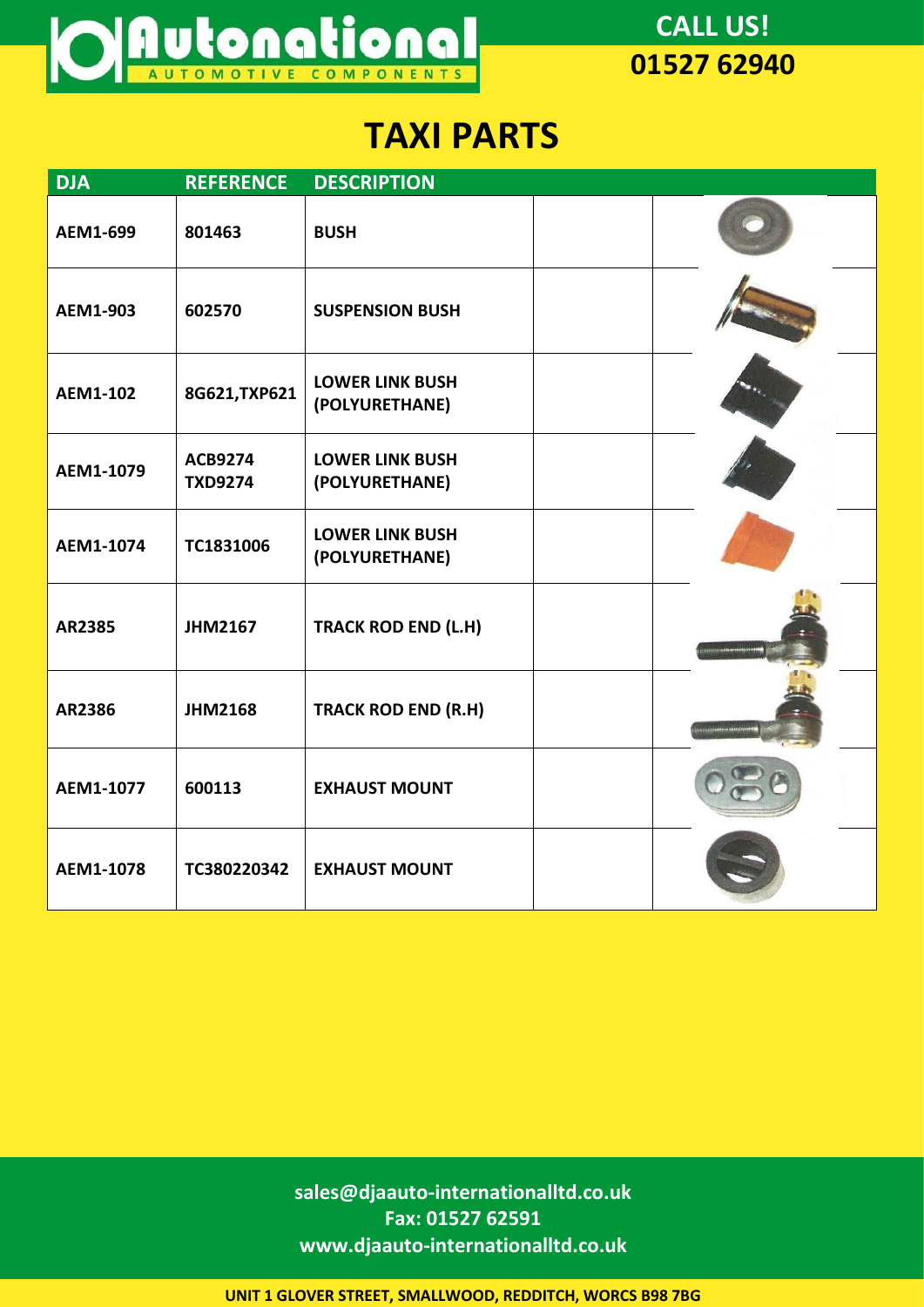

#### **TAXI PARTS**

| <b>DJA</b> | <b>REFERENCE</b> | <b>DESCRIPTION</b>               |  |
|------------|------------------|----------------------------------|--|
| AEM1-1079  | 605082           | <b>EXHAUST MOUBT</b>             |  |
| AEM1-1081  | 600291           | <b>HEATER HOSE</b>               |  |
| AEM1-1081  | TC3020626        | <b>OIL BREATHER HOSE</b>         |  |
| AEM1-1083  | 600223           | <b>BOTTOM HOSE (DRIVER)</b>      |  |
| AEM1-1084  | TC3410469        | <b>TOP HOSE (METROCAB)</b>       |  |
| AEM1-1085  | 600222           | <b>TOP HOSE (DRIVER)</b>         |  |
| AEM1-1086  | TC3400486        | <b>BOTTOM HOSE</b>               |  |
| AEM1-1087  | TC3410636        | <b>TOP HOSE</b>                  |  |
| AEM1-1022  | TC3420412        | <b>BOTTOM HOSE</b><br>(METROCAB) |  |

**sales@djaauto-internationalltd.co.uk Fax: 01527 62591 www.djaauto-internationalltd.co.uk**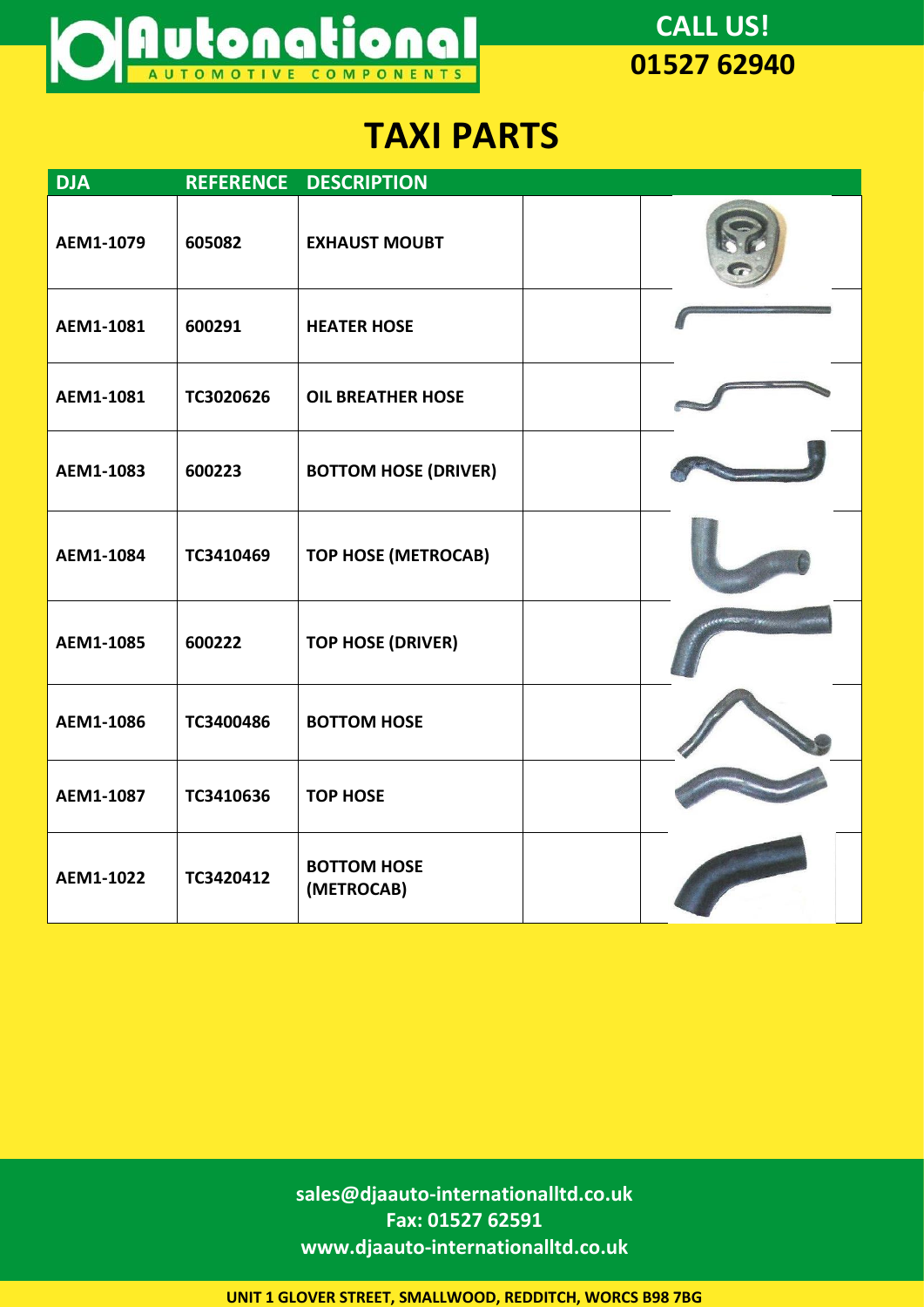

## **TAXI PARTS**

| <b>DJA</b>     |           | REFERENCE DESCRIPTION        |         |  |
|----------------|-----------|------------------------------|---------|--|
| <b>AEM1080</b> | 602215    | <b>BUSH ASSEMBLY</b>         | 1989-99 |  |
| AEM1-1095      | 800985    | <b>ENGINE MOUNT (NISSAN)</b> |         |  |
| AEM1-1096      | IB4553    | <b>PU AXLE CUP</b>           |         |  |
| AEM1-1129      | 600551    | <b>VENTURI HOSE</b>          |         |  |
| AEM1-1155      | 610286    | <b>HIGH PRESSURE HOSE</b>    |         |  |
| AEM1-1156      | 609753    | <b>HIGH PRESSURE HOSE</b>    |         |  |
| AEM1-1174      | TC1831006 | <b>HIGH PRESSURE HOSE</b>    |         |  |
| AEM1-1175      | TC5930578 | <b>SHACKLE PLATE</b>         |         |  |
| AEM1-1177      | TC3030670 | <b>ALTERNATOR SLIDE</b>      |         |  |

**sales@djaauto-internationalltd.co.uk Fax: 01527 62591 www.djaauto-internationalltd.co.uk**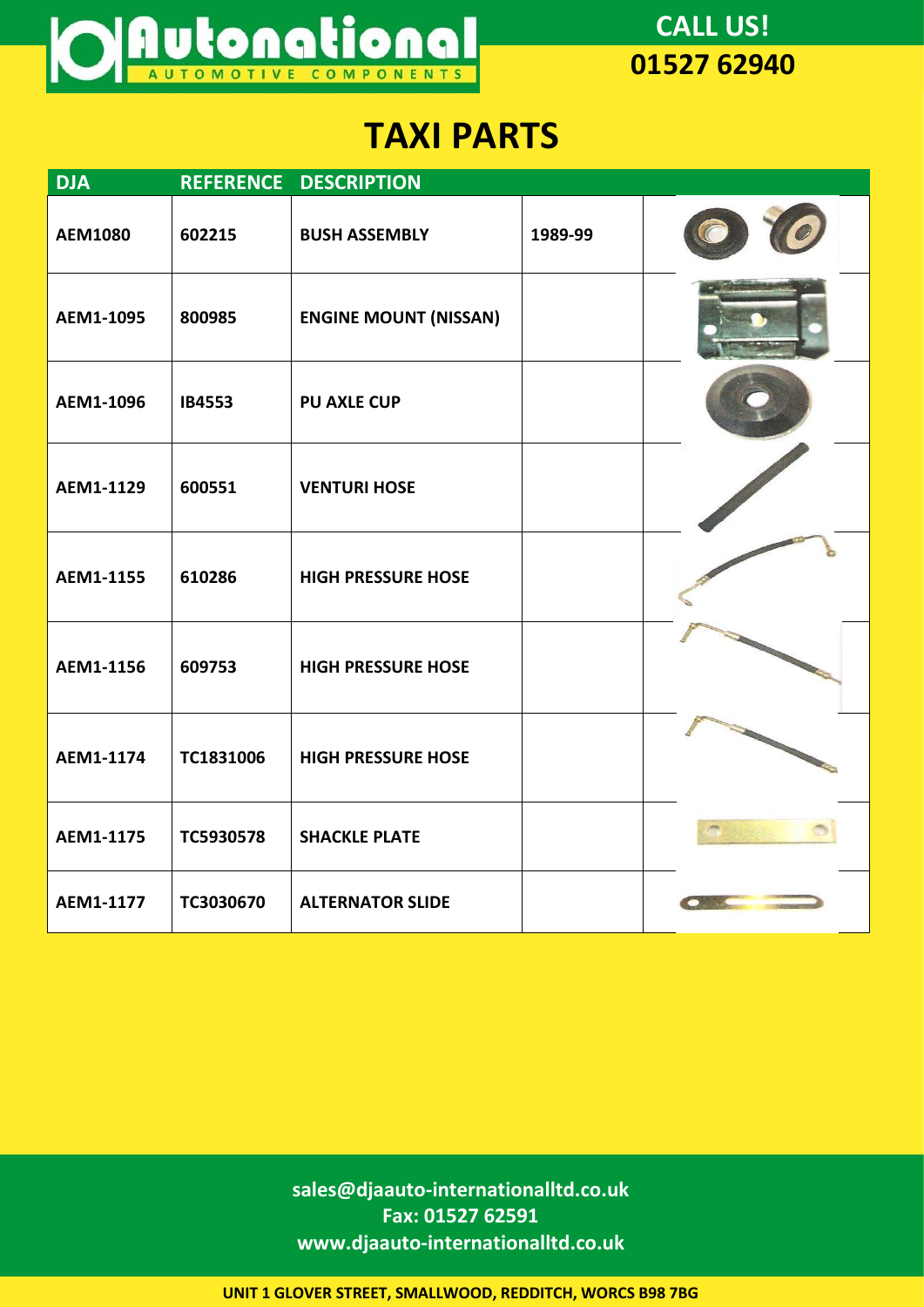

## **TAXI PARTS**

| <b>DJA</b> | <b>REFERENCE</b> | <b>DESCRIPTION</b>                           |  |
|------------|------------------|----------------------------------------------|--|
| AEM1-1178  | <b>TSD001</b>    | <b>U Bolt</b>                                |  |
| AEM1-1179  | <b>TSD002</b>    | <b>U</b> Bolt                                |  |
| AEM1-1180  | <b>TSD003</b>    | <b>U</b> Bolt                                |  |
| AEM1-1224  |                  | <b>Taxi Handle Protectors</b><br>(L.H)       |  |
| AEM1-1225  | 603722           | <b>Taxi handle Protectors</b><br>(R.H)       |  |
| AEM1-1228  | 1B4630           | <b>Aluminium Spacer</b>                      |  |
| AEM1-1289  | 602215           | <b>Bush Assembly</b><br>(PU Version of 1089) |  |
| ASJ2097    | 604153           | L/H Front Ball Joint                         |  |
| ASJ2098    | 604154           | R/H Front Ball Joint                         |  |

**sales@djaauto-internationalltd.co.uk Fax: 01527 62591 www.djaauto-internationalltd.co.uk**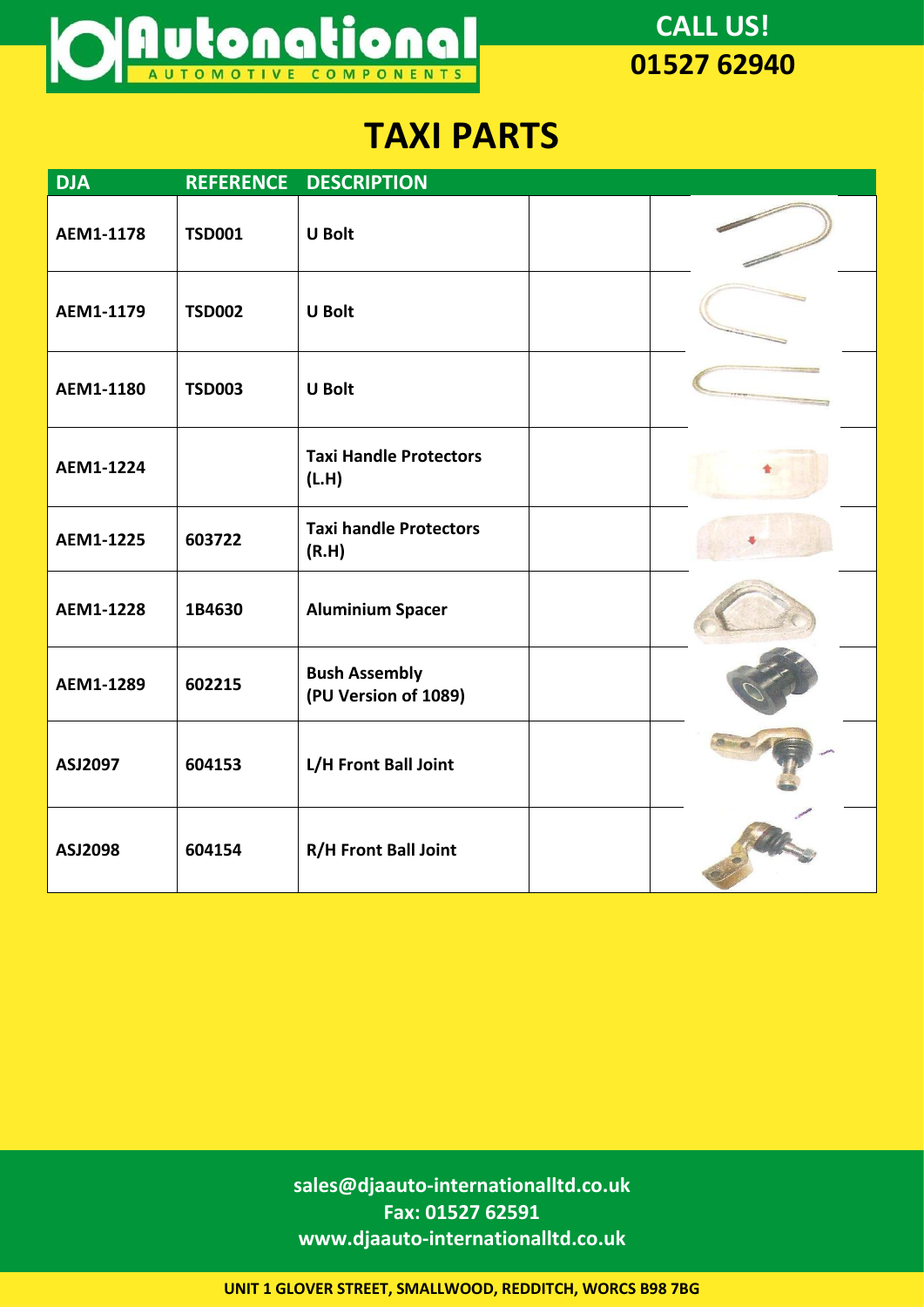

## **TAXI PARTS**

| <b>DJA</b> | <b>REFERENCE</b>           | <b>DESCRIPTION</b>                                                    |                                                         |  |
|------------|----------------------------|-----------------------------------------------------------------------|---------------------------------------------------------|--|
| AEM1-1339  | 602538<br>602216<br>602201 | <b>LONG BOT (260X16MM)</b><br><b>WASHERS</b><br><b>NUT</b>            | <b>AVAILABLE</b><br><b>AS A KIT</b><br><b>EEL1339KP</b> |  |
| AEM1-1368  | 900613                     | <b>WIND DEFLECTOR DRIVER</b><br><b>FRONT</b><br>LEFT HAND O/S         |                                                         |  |
| AEM1-1369  | 900612                     | <b>WIND DEFLECTOR DRIVER</b><br><b>FRONT</b><br><b>RIGHT HAND O/S</b> |                                                         |  |
| AEM1-1491  |                            | <b>REAR WIND DEFLECTOR</b><br>L/R                                     |                                                         |  |
| AEM1-1507  | 602570                     | <b>POLISHER BONDED BUSH</b>                                           |                                                         |  |
| AEM1-9007  | TC5920199                  | <b>ANTI ROLL BAR BUSH</b>                                             |                                                         |  |
| AEM1-9059  | TC2620047                  | <b>PEDAL PAD</b>                                                      |                                                         |  |
| AEM1-9063  | <b>JHM50</b>               | <b>PEDAL PAD</b>                                                      |                                                         |  |
| AEM1-9182  | JHM49                      | <b>PEDAL PAD</b>                                                      |                                                         |  |

**sales@djaauto-internationalltd.co.uk Fax: 01527 62591 www.djaauto-internationalltd.co.uk**